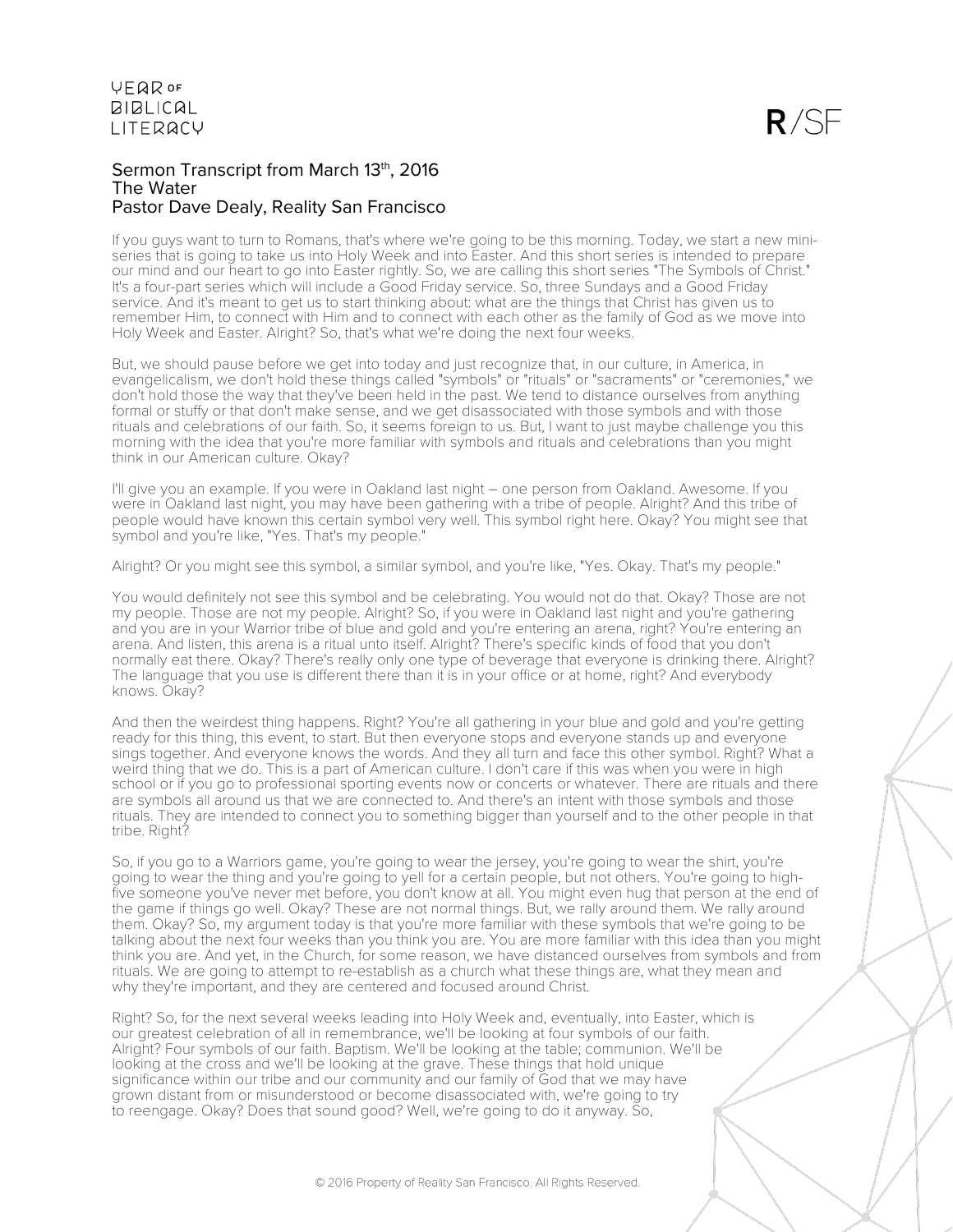

#### buckle in.

Alright. So, now, with that, turn to Romans 6 with me if you're not there already. If you need a Bible, we may have already passed that out. But, if you need a Bible, maybe raise your hand. Maybe there's one usher still out there that can get you a Bible.

Romans 6:1-14. This is Paul speaking, and here's what he says: "What shall we say, then? Shall we go on sinning so that grace may increase? By no means! We are those who have died to sin; how can we live in it any longer? Or don't you know that all of us who were baptized into Christ Jesus were baptized into his death? We were therefore buried with him through baptism into death in order that, just as Christ was raised from the dead through the glory of the Father, we too may live a new life.

"For if we have been united with him in a death like his, we will certainly also be united with him in a resurrection like his. For we know that our old self was crucified with him so that the body ruled by sin might be done away with, that we should no longer be slaves to sin–because anyone who has died has been set free from sin."

You might want to underline that part. "That we should no longer be slaves to sin–because anyone who has died has been set free from sin."

"Now if we died with Christ, we believe that we also live with him. For we know that since Christ was raised from the dead, he cannot die again; death no longer has mastery over him. The death he died, he died for sin once for all; but the life he lives he lives to God.

"In the same way, count yourselves dead to sin but alive to God in Christ Jesus. Therefore do not let sin reign in your mortal body so that you obey its evil desires. Do not offer any part of yourself to sin as an instrument of wickedness, but rather offer yourselves to God as those who have been brought from death to life; and offer every part of yourself to him as an instrument of righteousness. For sin shall no longer be your master, because you are not under the law, but under grace."

Underline that as well, will you? Verse 14. "For sin shall no longer be your master, because you are not under the law, but under grace."

#### Let's pray.

Lord Jesus, far be it from me, God, to carry the weight of these words. Far be it from me and my finiteness, Lord God, to try to explain who You are and the mystery and the power of our death to life in baptism to our church. So, Holy Spirit come. Holy Spirit come. Would You clear my mind and my tongue, Lord? Would You open the hearts of Your people? Open their ears, Lord. Give them new eyes to see. Lord, would You do something that is beyond what any human could do in any teaching capability? Far beyond it, Lord. Would You move the hearts of Your people? In Jesus' name, amen. Amen.

Okay, church. So, let's start with this idea of baptism. What does our culture, our evangelical culture, say about baptism? Well, it's all over the map. It's all over the map. I'm sure if we took a poll, you all have varying degrees of connection with baptism at varying levels based on what you grew up with. Some say it's a way that you show that you're a Christian. It's your personal declaration to everyone else of something you have done and decided. Some, maybe you have no idea. Maybe you were baptized as a baby, for all you know. Somebody told you that. Maybe you were baptized as a baby. Or maybe your parents made you go to a class at your church and then someone sprinkled you with water at the end of that. I mean, it's all over the map. Some say you must be baptized to be saved. Others say you don't even have to believe, but if you're baptized, you're in. Okay? It's all over the map.

We're not going to address every one of these veins of baptism today. But, instead, we're going to start from a place of trying to understand what Scripture says about baptism. Alright? I think that's a safe place to go. So, we are going to start with the first place that we hear about baptism, and that is in Matthew 3. Will you guys turn with me there? Matthew 3. This is our first introduction in Scripture to baptism as we know it. I'm going to read Matthew 3:1-17, and you don't have to read. Maybe you close your eyes and just sit with this story, this plot line that's unfolding. Alright?

Matthew 3:1-17, "In those days John the Baptist came, preaching in the wilderness of Judea and saying, 'Repent, for the kingdom of heaven has come near.' This is he who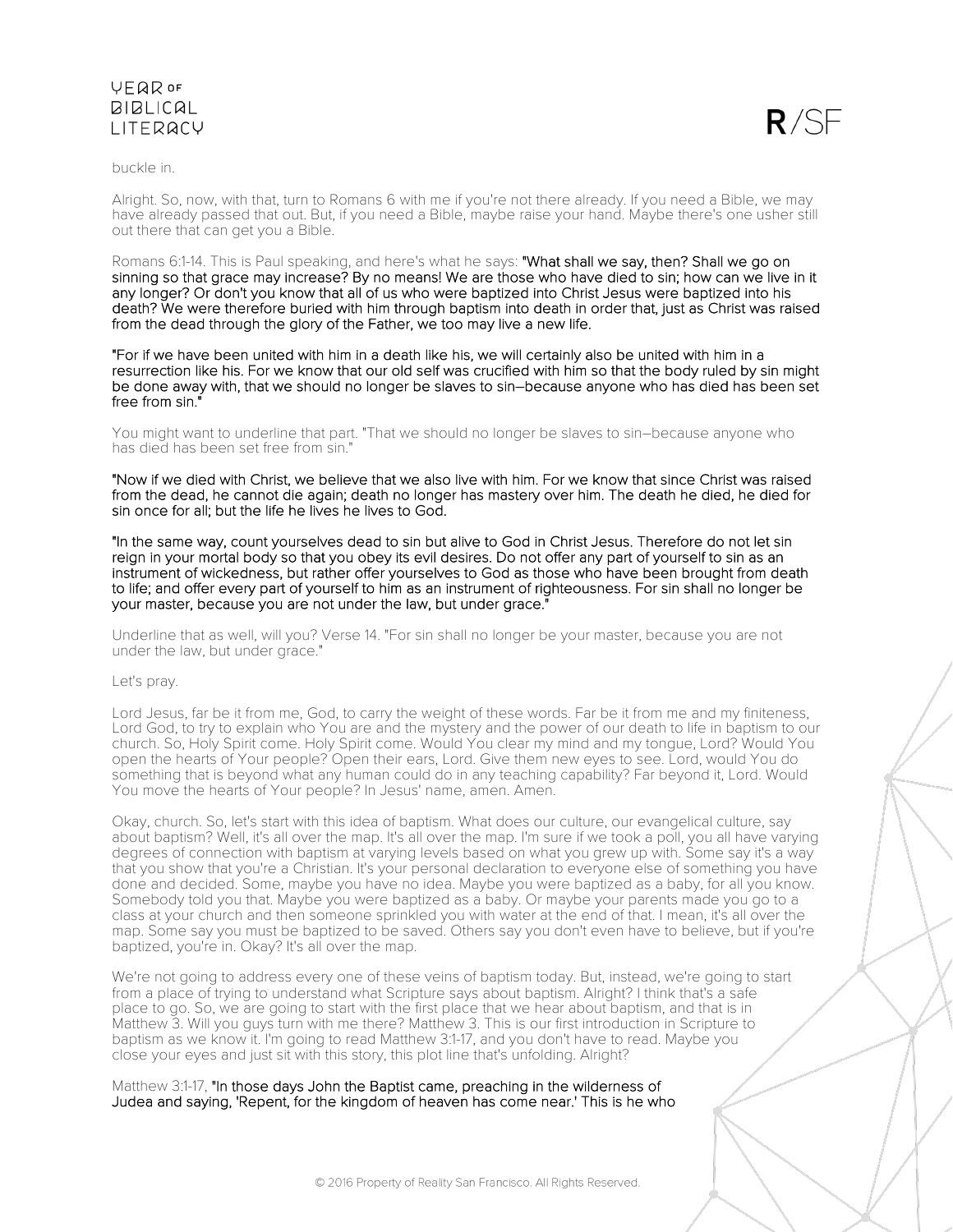



was spoken of through the prophet Isaiah:

"'A voice of one calling in the wilderness, 'Prepare the way for the Lord, make straight paths for him.'

"John's clothes were made of camel's hair, and he had a leather belt around his waist. His food was locusts and wild honey. people went out to him from Jerusalem and all Judea and the whole region of the Jordan. Confessing their sins, they were baptized by him in the River Jordan.

"But when he saw many of the Pharisees and Sadducees coming to where he was baptizing, he said to them: 'You brood of vipers! Who warned you to flee from the coming wrath? Produce fruit in keeping with repentance. And do not think you can say to yourselves, 'We have Abraham as our father.'"

Would you guys underline that? That's super important. We're going to dive into that.

"'And do not think you can say to yourselves, 'We have Abraham as our father.' I tell you that out of these stones God can raise up children for Abraham. The ax has been laid to the root of the trees, and every tree that does not produce good fruit will be cut down and thrown into the fire."

John says, "I baptize you with water for repentance. But after me comes one who is more powerful than I, whose sandals I am not worthy to carry. He will baptize you with the Holy Spirit and fire. His winnowing fork is in his hand, and he will clear his threshing floor, gathering his wheat into the barn and burning up the chaff with unquenchable fire.'"

### And then, Jesus came.

"Then Jesus came from Galilee to the Jordan to be baptized by John. But John tried to deter him, saying, 'I need to be baptized by you, and do you come to me?'

"Jesus replied, 'Let it be so now; it is proper for us to do this to fulfill all righteousness.' Then John consented.

"As soon as Jesus was baptized, he went up out of the water. At that moment heaven was opened, and he saw the Spirit of God descending like a dove and alighting on him. And a voice from heaven said, 'This is my Son, whom I love; with him I am well pleased.'"

Church, this is our introduction to baptism as we know it, and it's incredibly significant, this moment. Remember, one of our tools as we're going through the Year of Biblical Literacy is that anytime you're introduced to a new thing or a new idea, that very first time, it holds enormous significance to the overall story. We're looking here, in Matthew 3, at a pivot moment in the story of God and the story of Israel and the story of us. This is a momentous event that's happening. So, let's unpack this quickly.

Notice that John is at the River Jordan. Does anybody remember what happened at the River Jordan? Why is that significant? It was the place where Israel, after being delivered from slavery and wandering for 40 years in the desert, it was the place they crossed to go into the promised land. Where they crossed to become that nation that God had promised them. That's what's happening. They're back at the same place, and that's significant. John is baptizing people from all over the region at the very place that Israel crossed to become a nation, the nation that God intended them to be. To give them the land that He had promised them.

So, this is a significant setting that we're in. But maybe, even as we dial in a little closer, let's talk about this element of water. This element of water and the significance of what that would have meant to the people of Israel. Israel has a very different experience with water than you and I do. You and I shower in water. You and I cook with water. We play in water. We have water parks. Alright? So, this is different than the Jewish people. The Jewish people didn't vacation at the beach, alright, as our sermon team was talking about. The Jewish people didn't vacation at the beach. Water was a scary thing. The sea was a scary place. Moving, living water was frightening. The idea that you would put your son or daughter on a water slide and send them down into a pool of water is like blasphemous. Like, abusive. You don't do that. Alright?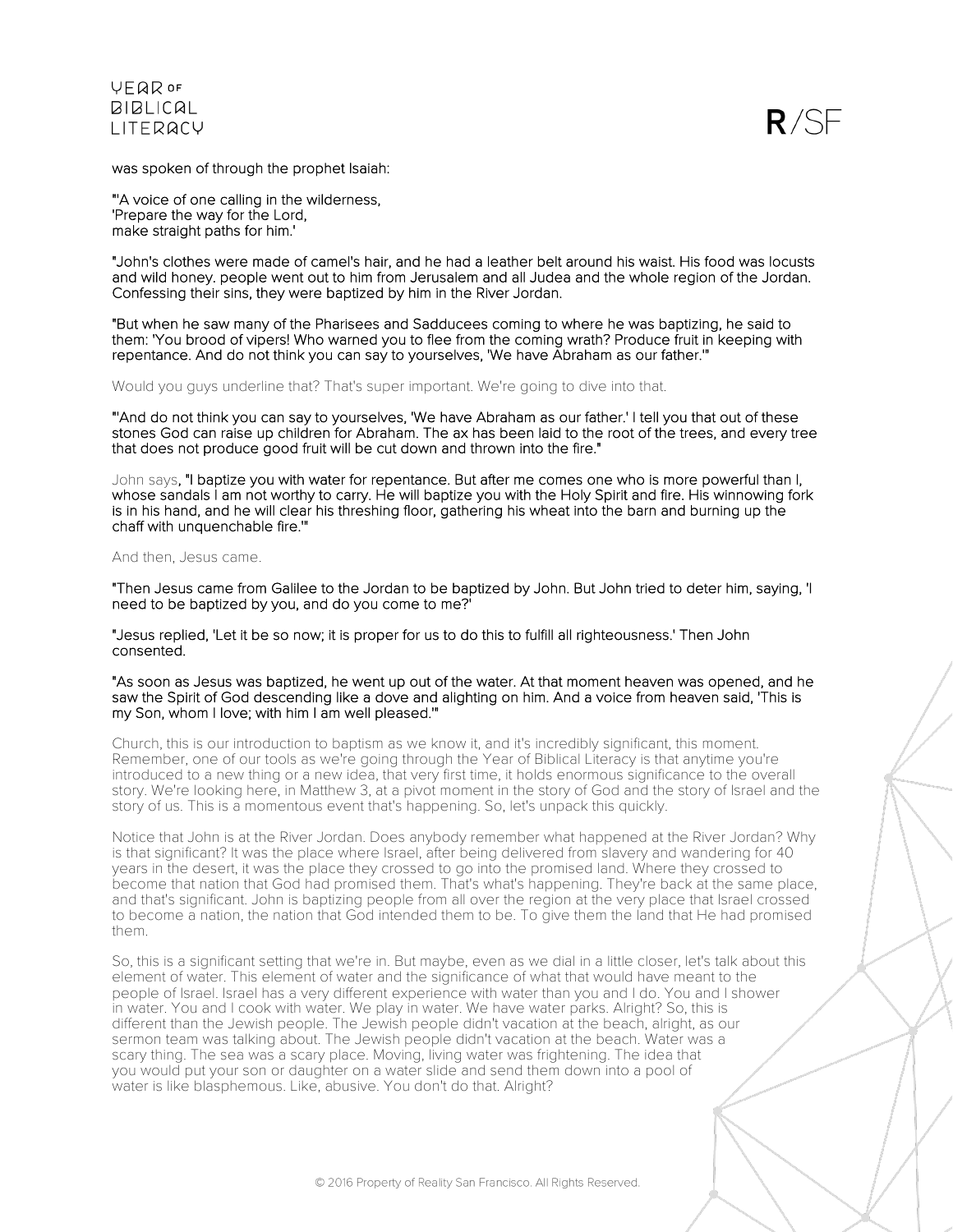$R/SF$ 

Water is scary stuff, and maybe you can relate a little bit to that. When I was in college, it was 1997. I was 20 years old and I was in way better shape than I am now. It was El Nino, it was a winter El Nino of 1997 and I was going to school in Costa Mesa in Orange County, Southern California. And – alright. Come on. El Nino winter comes to Huntington Beach and there are waves, there are sets, up to 10 or 12 feet, which is not normal for Huntington Beach at all. And, of course, being the young, stupid, testosterone-driven guy I was and the people I chose to hang out with, we said, "Oh, we'll go do that."

So, we go out to Huntington Beach in winter of 1997 with our surfboards and I remember standing on the beach and I'm looking out – I was so stupid – at the ocean and these are mountains of water. Mountains of water that are coming through at Huntington Beach. I remember standing there with my surfboard thinking, "This is probably not a good idea."

But, of course, as happened far too often in my youth, a friend next to me turns and says, "Go big or go home, 'B,'" and runs into the water. So I, of course, am not going to be that guy who stands back and lets that be the last words I hear. So, I charge on after my buddy. And we're waiting. It's in between sets and we paddle out and the water is rough, but it's not that crazy and we're waiting. The way the ocean works is waves come in sets and then there's lulls and breaks. We were sitting in one of those lulls and breaks and then the sets start rolling in. I clearly remember sitting on my board watching this thing roll in at me and thinking, "There's no way of getting away from this. There's no escaping what's about to happen."

So, being a foolish 20-year-old, I paddle toward the wave, I get into position, I paddle as fast as I possible can and, very quickly, I realize this is not going to go well. This is something bigger and faster and more powerful than I have ever experienced in my life. Okay? And I grew up surfing in San Diego, I lived in Hawaii for a portion of my life. So, I'm familiar with the water and I'm familiar with the ocean. This is something I've never experienced before. And I'm paddling as fast as I can and, very quickly, this thing is picking me up and I look down and it's like looking down the face of a cliff. Like, this thing is like the side of a mountain. Like, I'm just looking down and I'm not getting up. I'm not going to get to my feet. So, I just jump and it's like falling down an elevator shaft. It just feels like Wile E. Coyote. Like I'm just falling forever and I'm having conversations with myself as I'm going down.

I hit the water. Now, if you've grown up in the water, around the water or the ocean or anything, you know that when you hit this point and you know this has gone bad, you have to stay calm. You have to keep your breathing as relaxed as you can. Relax your body. Don't try to fight it. And so I do all of those things, and yet, what I experience is like something I have never experienced before. I'll never forget it. The mountain of water that was pouring over that wave was pressing me down and holding me down and I was going into this place in the sea that I had never been before. It was dark, I was completely disoriented. I didn't even know which way was up or which way was down. It was like being in a washing machine where you're just thrown all over the place. And you're waiting for any sense of relent so you can get back up.

And it wasn't happening. And I'm down and I'm down and I'm down. And this thing is dark. And I can just imagine for a moment that this idea of baptism that you go down into the depths and die, that something dies, that's never been more real, more visceral for me than this experience where, yeah, I can imagine those thoughts are going through my head. I might not live out of this. Right? So, for Israel, this was all they knew of the sea. There was no play, there was no exercise – obviously I made it out. I survived. Yep. This is all Israel knew of the water, and it wasn't just their own experience. There's a narrative through all of Israel's story about what this water means, right? We've read through this if you've been reading the Year of Biblical Literacy with us that, in Genesis, the earth is so corrupt, man's heart is so wicked, that God sends a flood and it wipes out, it swallows, completely engulfs, humanity.

And there's just a remnant named Noah who's left. His job is to go and start over the creation story. So, God uses water. He swallows up evil and He leaves a remnant to go and start things all over again. In Exodus, the people of God are brought out of slavery in Egypt and they're up against the Red Sea and God parts the sea, He makes a path for them, they go across and they're a remnant. Now they are intended, as they cross from slavery on one side of the sea to freedom on the other side of the sea, they are intended to be a remnant of a people that begins the new story of God entering the earth and redeeming all things. And God swallows behind Israel, as Pharaoh and Egypt, the very picture of slavery and a slave master and oppression, rolls into the sea, God swallows completely up evil, darkness, brokenness, oppression. He swallows it up. Rebellion, all of it. He swallows it up. And Israel is a remnant left on the other side.

This is Israel's story. So, there is a theme here throughout the story of Israel that God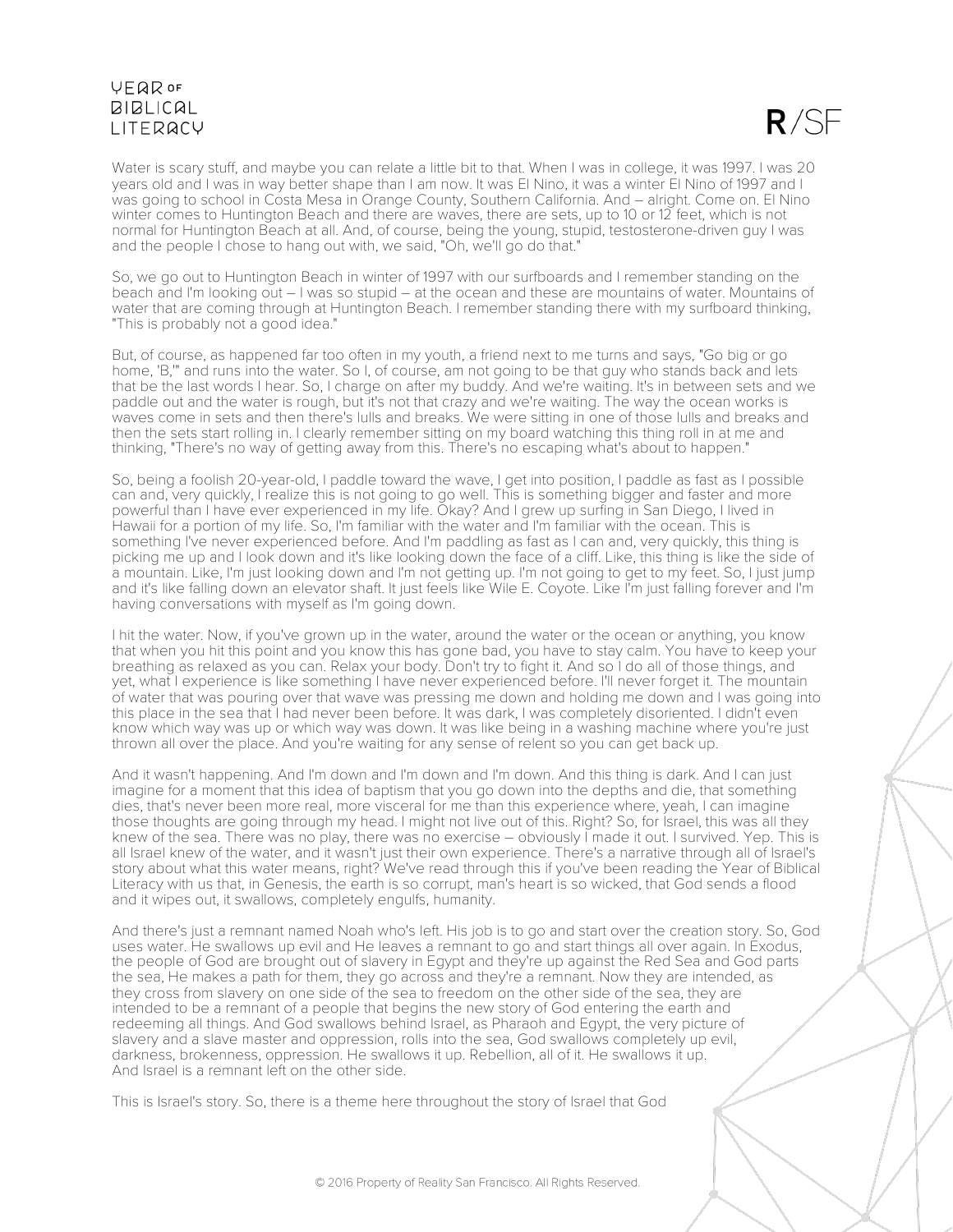$R/SF$ 

uses this element of water to enact His judgment on the world and destroy sin. That He swallows it up and it's dead. It goes straight to death and then there's a remnant on the other side that is meant to bring new life and reorder creation and redeem the world. That is the narrative that Israel understands. So, you might then understand a little bit of what John is doing here when we get introduced to this in Matthew 3. John is calling for repentance. He's out in the wilderness, middle of nowhere, and not just Israel, but all these people groups are coming to hear what John has to say. He says, "A new kingdom is coming now. So repent."

And "repentance" is a word that means to turn completely from the direction you were going. To turn completely and move in the other, opposite direction. As far away from that thing as possible. So, it's not just something we do with our mind, it's not just something we do with our words where we say, "I'm sorry. I repent," but it's actually like a repositioning of the direction we're going. It's a reorientation when we repent. And that's what John is calling all these people groups to do is repent and change direction. Change your direction. And then, when they do that – and so many people are doing that, it's just like thousands of people are coming out to John – and they make this declaration, "Yes. I want to repent." Then John says, "You know what a natural thing for us to do? Remember what God does with that old thing? That slavery to sin? That disobedience? That rebellion? Let's kill that thing. Let's kill that thing. Let's destroy it."

So, he welcomes people into the Jordan River, this moving, living body of water, and he takes them down under as God dealt with the earth in the flood. Right? As when Israel crosses over. As Pharaoh was swallowed up. The people are lowered down into this water and then they're brought back up. And the whole idea here is that God's judgment swallows up that thing that you have repented from, that brokenness, that slavery to sin. God swallows that up in the waters and you come out a remnant, a new person, a new people. And you have an assignment, you have a charge as a new person. That's the significance of what's going on here with John. It's hugely important. And then, as John is doing this and more and more people are coming, it awakens the attention of the religious establishment. They say, "Wait, why is everyone going out there and not coming to the temple? Why is everyone going out there and doing that different thing? So, let's go check it out."

And they go out and John just meets them and calls them out immediately. And he says this really significant thing to them. You know, he calls them a brood of vipers, and insults them and calls them out and all this different stuff. But then he says this really significant thing in Matthew 3:9. He says, "And do not go and think that you can say to yourselves, 'Well, we have Abraham as our father.'"

"'Well, we are God's people. Well, we are the ones that have been chosen already.' Don't think that you can say that anymore."

And that's a significant shift in the storyline of God. It's a significant change. Because, up until this point, there was only one way to be God's people. If you were born into the nation of Israel, if you were an Israelite, then something significant – there was a ritual that God had given Abraham in Genesis 17. He says, "I'm going to make a covenant with you and people are going to know you're my people because you're going to undergo circumcision."

Ninety-nine years old, by the way. "Ahh" is right. Ninety-nine years old. "You're going to undergo circumcision. And then, Abraham, because I'm making a covenant, this is a brand new thing, you're a new people, I want you to circumcise your whole house and I want you to circumcise all your servants and I want you to circumcise anyone else that comes into your house from this day forward. And I want all of your generations, on the eighth day they're born, I want them to be circumcised."

And it was this sign, it was this ritual, it was this ceremony, it was a symbol that these were God's people. This is the way God established it. And yet here, in this moment, John is bridging from that place where Israel had this ritual and this way of being God's people, and then they'd completely fallen apart, completely disobeyed, completely turned their back on God. From that moment, John is bridging what the prophets talk about, and we're going to get into. While Israel is in exile, while Israel is in their lowest point where they feel abandoned by God, God has completely just displaced them all over the region, and they've been overthrown by their enemies, and the prophets in Jeremiah and Isaiah, God gives this word: "I'm going to do something different. This is not going to be the way it was before. I'm going to bring someone. I'm going to bring a servant, I'm going to bring a rescuer, I'm going to bring a representative of myself to come and do what I wanted Israel to do. And there will be a new way."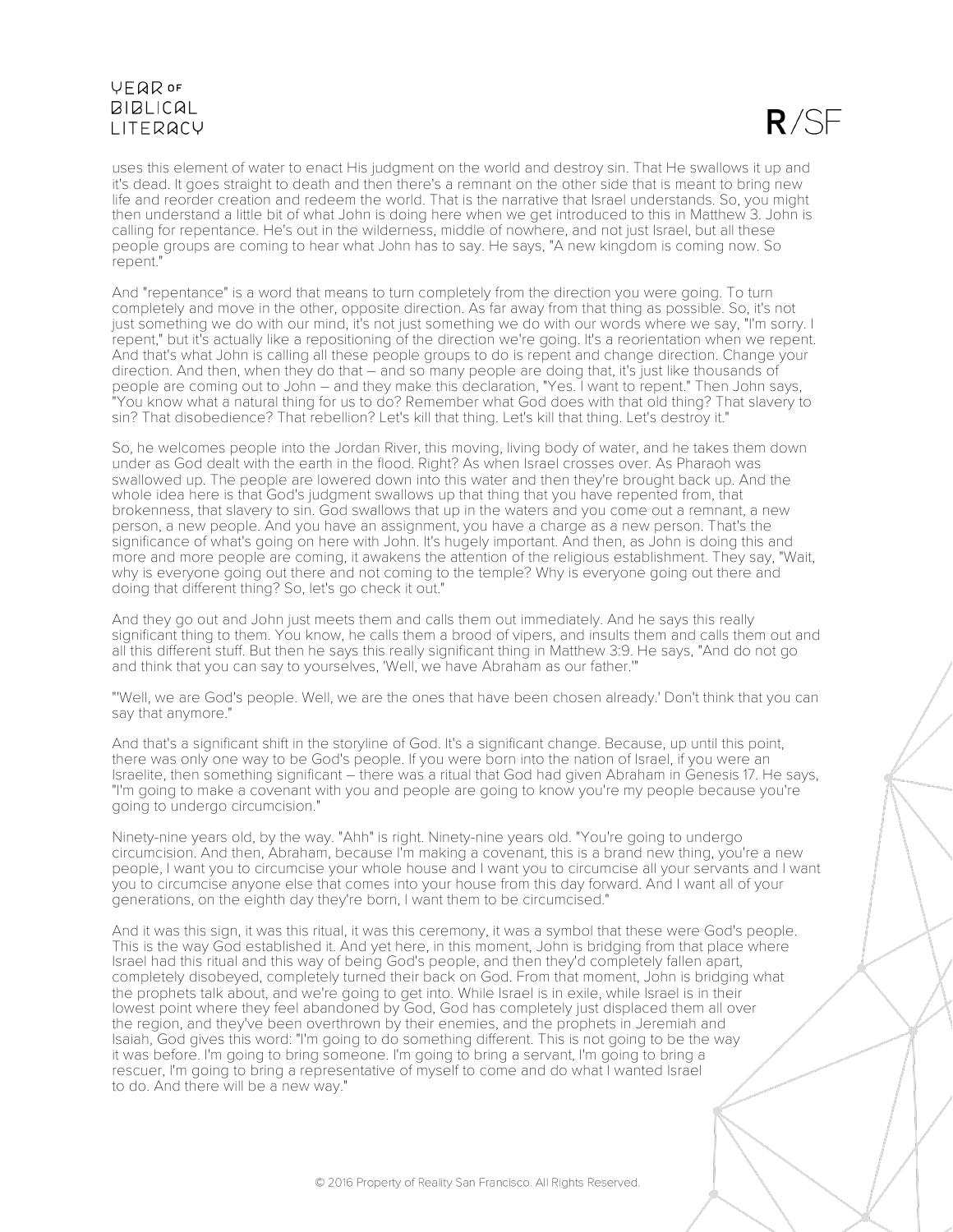

And this isn't just for Israel anymore, this is for all nations. I'm going to throw the gate wide. Everyone come in. This is what John is bridging for those religious establishment people. He's saying, "No. That's not the way we do it anymore. You can't just say, 'I am a son of Abraham.' That doesn't do it anymore. God's doing something new now. And you don't believe me? Well, guess what? The Kingdom of God, the kingdom is near. It's near. It's near. Oh, wait. It's walking up right now."

### It says, "Then Jesus came from Galilee to the Jordan to be baptized by John."

Of course, John fights Him on this. "I'm not worthy. This can't work." But, in the end, he consents. And then this radical thing that changes all of human history happens. Hear this. This radical thing happens at this moment of baptism with Jesus.

### It says, "As soon as Jesus was baptized, he went up from out of the waters."

Those waters of judgment. That place of death. Representing. When He came up out of that. At that moment, heaven broke open, the Spirit of God descended like a dove on Christ and people heard God's voice say, "This is my Son, whom I love; I am well pleased with him."

Okay, this is a shift in all of human history and this is significant for us. You guys, hear this. Okay, this, at this moment, things will never be the same. As Christ goes down into the waters – and listen, He didn't need to be baptized, right? He had no sin, right? He was the perfect representation, He was the perfect embodiment of God in man, right? There was no brokenness, there was no sin, there was no separation between Him and God. And yet, He does this for us. He does this for us. He connects to us this way, that all righteousness might be fulfilled, He says. He goes down into the waters and, when He comes up, there's this word that's used. It's called "schizo manisch." It's a Greek word and it's a violent word that means heaven was not just opened like a window opened, it means there was a ripping apart, a violent tearing apart of what had separated us, humanity, from the Kingdom of God. And now, the Kingdom of God has broken in. It's arrived. It's here.

You guys with me? The Kingdom of God has broken in in this moment, and things will never be the same. This is a new story that God is doing. So, this should mean something to us when we go into or offer ourselves up to this ceremony, this symbol of baptism. There's so much meaning. There's so much purpose for us in the story of God, but there's also this incredible thing on the other side of the waters. This incredible thing that happens. We are united with Christ in this. When Christ was baptized, He was previewing, He was foretelling what would happen three years later. That He would go to the cross, that He would take all of the wrath and sin and brokenness of the world on Himself, He would say, "It is finished, it is done now," He would take it to the grave all the way to death and He would come out the other side. He would come out of those waters of judgment and wrath and everything would be different.

Do you understand that when that happened, we now life in a resurrected world? That does not mean that everything is perfect. We live in this in-between state. This is the verse we read from Romans that Paul is saying: "Don't you know that all of us who are baptized in Christ were baptized into His death? We were therefore buried with Him through baptism into death in order that, just as Christ raised from the dead through the glory of the Father, we too might live a new life."

When you go into baptism, when you repent and make that declaration: "I am not a slave to this anymore," it's a picture all the way back to Exodus. It's the same language that Paul is using when he says, "And, therefore, you are no longer slaves to sin. This is not your master anymore."

He's talking in those same words as Pharaoh. That Pharaoh picture, that overlord, that master over you. You can say to that thing, "You don't own me anymore. I don't belong to you anymore. That thing has died. I've turned and moved. And now, as I go into those waters, that thing is put to death once and for all. I come out of those waters a resurrected being in a resurrected world. It is all new. It's a new game."

So, listen, for us, you guys, this should be a significant game changer. If you're a follower of Christ and you have not been baptized, there's nothing in Scripture that says, "You must be baptized to be saved and go into heaven."

There's actually examples of people who were invited into heaven that were not baptized. Okay? But listen: why wouldn't you? Why wouldn't you? I mean, this is something, as Julie Barrios puts it, and I think it's beautiful: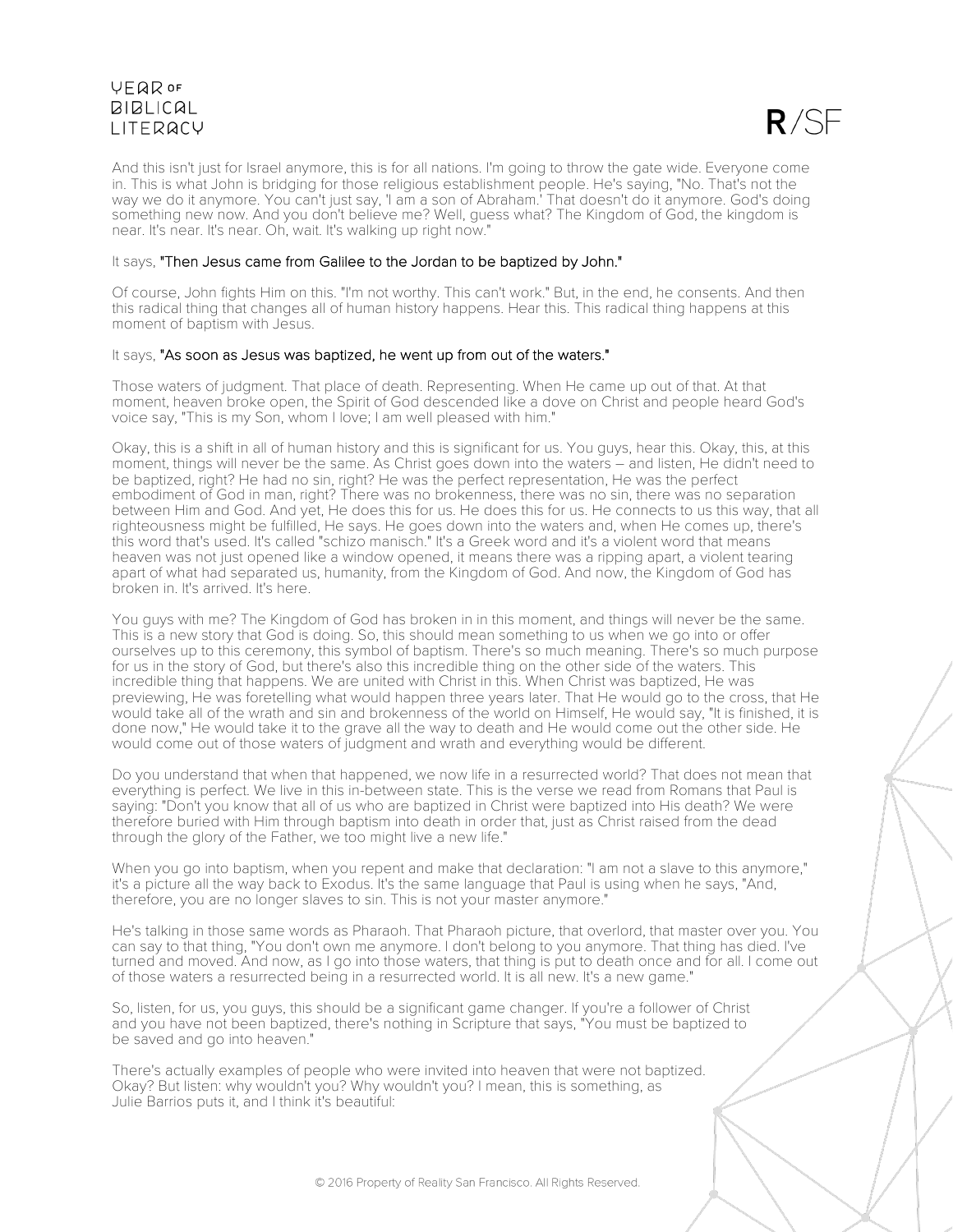"Baptism is a prayer that we make with our entire body."

We spend a lot of time declaring and confessing and repenting – I hope we do, we should – of the things that we are walking away from, the things we don't want to have mastery over us anymore, the things we want to be liberated from. We talk about those things. But, baptism is a place where we physically say, "All of who I am, into the grave, I am united with Christ. Out of the grave, I'm united in new life."

And then, listen, that's not just the end. We don't just pat ourselves on the back at that point, okay? Listen to what N.T. Wright says. He says:

"Christian living means dying with Christ and rising again. That is part of the meaning of baptism. The starting point of the Christian pilgrimage. The model of pilgrimage is helpful since baptism awakens the echoes of the children of Israel coming out of Egypt and going off to the promised land. The whole world is now God's holy land and God will reclaim it and will renew it as the ultimate goal of our wanderings."

As we go throughout this world, as you go into your tech company, as you go into your graphic design firm, as you go into your school, as you go into these places, you are a remnant of God to this world and you take with you the resurrected life of Christ. The Word says that everywhere you set your foot is holy ground because of the Spirit in you. So, we have work to do. We have a job to do. To go be the thing that Israel was meant to be at the beginning. To be the light unto the world that all nations might be drawn unto Christ. That is our assignment. And this is, again – I'll finish with this. This is how N.T. Wright puts it. It's beautiful:

"The revolutionary new world which began in the resurrection of Jesus, the world where Jesus reigns as Lord having won the victory over sin and death, has its frontline outposts in those who, in baptism, have shared His death and resurrection. The immediate stage between the resurrection of Jesus and the renewal of all things or the renewal of the whole world is the renewal of human beings, you and me, in our lives of obedience, here and now."

And this is where I'll close, church. Listen. If you have believed in faith in Christ and you've been baptized, I want to remind you that that master of sin has no claim to you any longer. It died in the waters of your baptism. It died at the confession that Christ bore all of that for you. You are free. Remind yourself of that daily. You are free. You are no longer under the yoke of that slavery. You've been liberated. And, if that is true, then we have this assignment to be the people in San Francisco that God called Israel to be at the very beginning. A holy people. Your holiness matters. What you do with your body matters. What you say with your mouth matters. We should be people of prayer and intercession that long for God to break into the places all around us that He has placed us. We should be the people of justice that fight for those who cannot fight for themselves. We should be the people of radical grace that don't harbor a grudge, that don't put other people under a yoke of slavery.

Instead, we are those that go with keys, unlocking that yoke for the people around us. That's what we've been given. That's what we are called to be.

#### Let's pray.

Church, I just want to wait on the Lord for a moment. I ask that you'd just quiet your mind and your heart from any distraction. Holy Spirit, come. I say the Lord rebuke you, Satan, from any lies you would try to bring in to this moment right now. Holy Spirit, would You just guard this moment; this space? Would You speak to Your sons and Your daughters, Lord? Lord, if there are places that we have lived our whole life in chains, I just sense there's so many of us that have lived in chains. Even those of us that have grown up in the church and have been told the Bible stories have lived just in chains of bondage. No more. In Jesus' name. No more.

God, if there are places that we have just accepted that we will never be free of, that this thing truly is a master over us, ruling over us, Lord, would You minister? Would You speak truth right now to the hearts of Your people? Nothing is greater than Your love. We are never too far gone. Your arm is never too short to reach down and rescue Your people. Never. Would You set people free today, Jesus? Would they see You like they've never seen You before? King. Warrior. Faithful. Full of truth and power. Sovereign. Would You free Your people?

And God, I just want to pray for my brothers and sisters who have never known You.